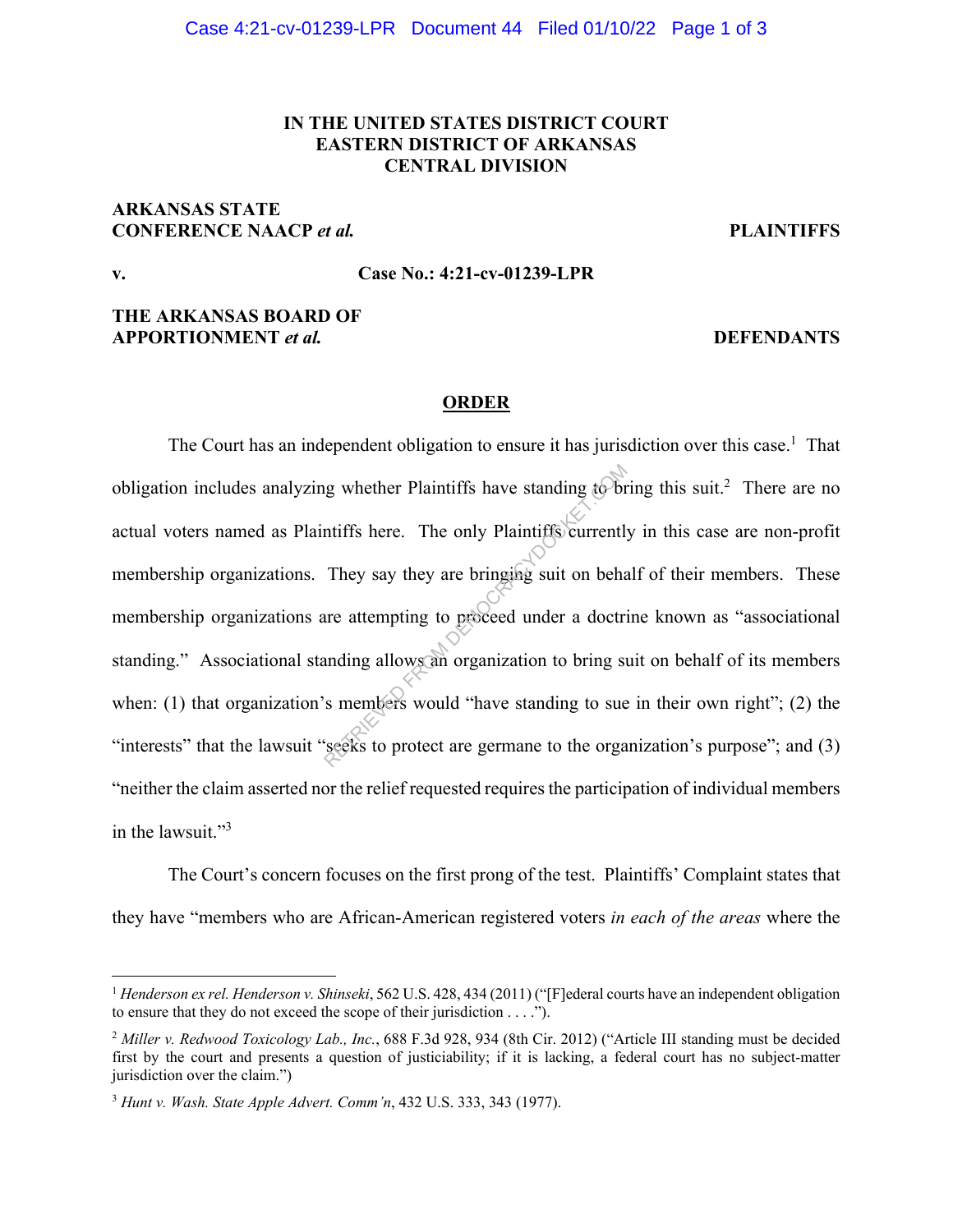#### Case 4:21-cv-01239-LPR Document 44 Filed 01/10/22 Page 2 of 3

plaintiffs allege that vote dilution is occurring. These members are irreparably harmed by living and voting in districts whose boundaries dilute Black voting strength."<sup>4</sup> This language—especially the phrase "each of these areas"—is vague and general. Plaintiffs at no point expressly identify the particular districts in which these members live. That is a potential problem because, as I currently understand the precedent, the Supreme Court has been clear that redistricting lawsuits must proceed district-by-district.<sup>5</sup> Accordingly, to have constitutional standing to bring a votedilution claim, an individual plaintiff (or in this case, a member of an organization) must live in a district that is allegedly "packed" or "cracked."<sup>6</sup>

In *Alabama Legislative Black Caucus v. Alabama*, Justice Breyer, writing for the Supreme Court, recognized that, in some circumstances, "elementary principles of procedural fairness" may require a district court to give a membership organization an opportunity to provide evidence of member residence."<sup>7</sup> Given that we are in the very early stages of the case at bar, and that there is a pending preliminary injunction motion, the fairest way to proceed is to give each Plaintiff an opportunity to alleviate the Court's concern by supplementing its vague standing allegations with a more detailed affidavit or declaration. We Black Caucus v. Alabama, Justice Bre<br>
me circumstances, "elementary principles<br>
ve a membership organization and opport<br>
that we are in the very early stages of the<br>
ction motion, the fairest way to proceed<br>
Court's con

<sup>&</sup>lt;sup>4</sup> Compl. (Doc. 1)  $\P$  3–4 (emphasis added).

<sup>5</sup> *See Gill v. Whitford*, 138 S.Ct. 1916, 1930 (2018) ("To the extent the plaintiffs' alleged harm is the dilution of their votes, that injury is district specific. . . . The boundaries of the district, and the composition of its voters, determine whether and to what extent a particular voter is packed or cracked. This disadvantage to the voter as an individual, therefore results from the boundaries of the particular district in which he resides.") (cleaned up); *see also Ala. Legislative Black Caucus v. Alabama*, 575 U.S. 254, 262–63 (2015) (racial gerrymandering claims must proceed "district-by-district").

<sup>6</sup> *Gill*, 138 S.Ct. at 1930–31. *Gill* was a partisan gerrymandering case. The Court reached its conclusion by relying on racial gerrymandering cases such as *United States v. Hays*, 515 U.S. 737 (1995). Many lower courts have applied the reasoning of *Hays* and *Gill* to determine whether a plaintiff has standing to pursue a Section 2 vote-dilution claim. *See Larry v. Arkansas*, No. 4:18-cv-00116-KGB, 2018 WL 4858956, at \*5–8 (E.D. Ark. Aug. 3, 2018) (collecting cases).

<sup>7</sup> 575 U.S. at 270–71.